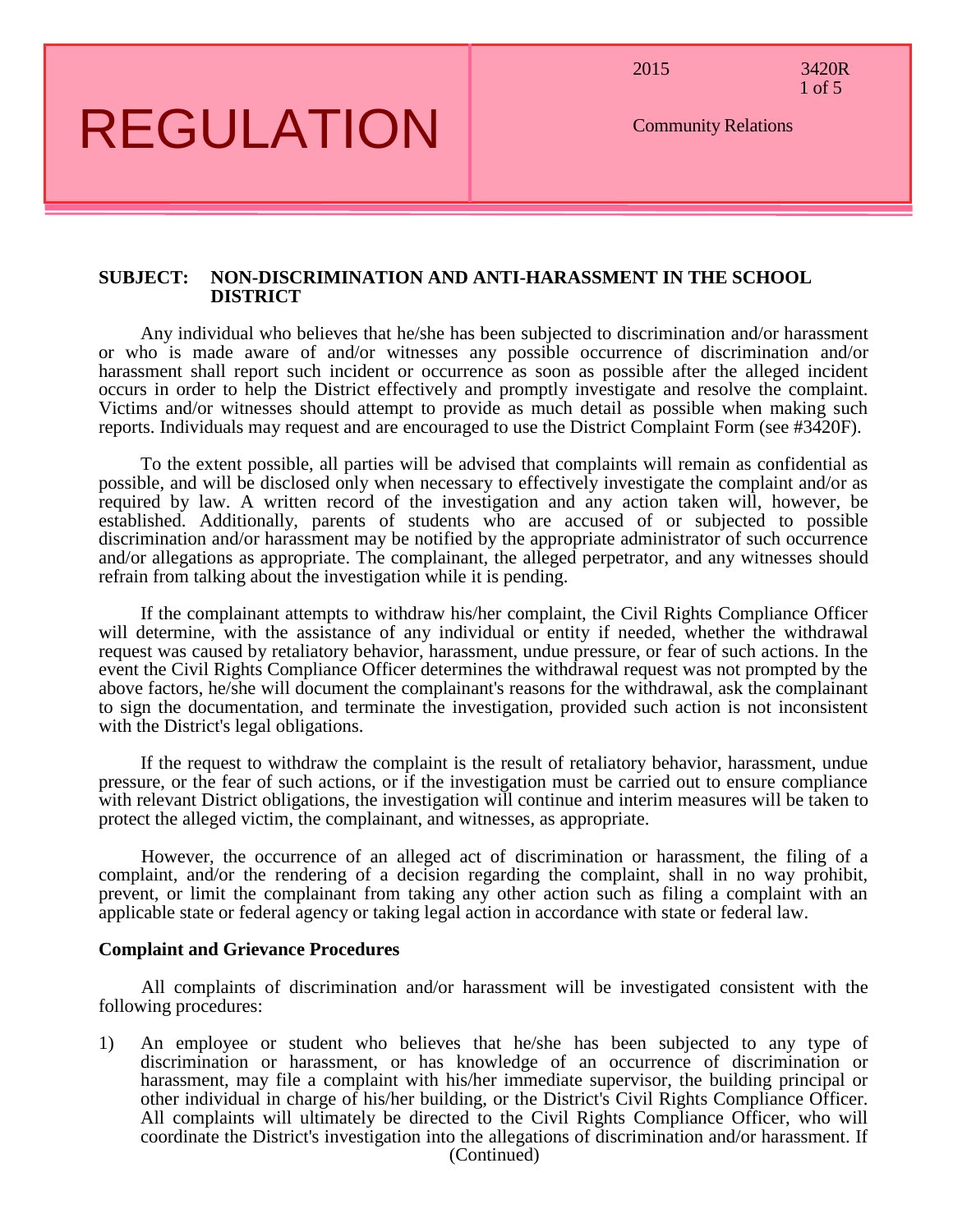2015 3420R

2 of 5

## REGULATION

Community Relations

#### **SUBJECT: NON-DISCRIMINATION AND ANTI-HARASSMENT IN THE SCHOOL DISTRICT (Cont'd.)**

the Civil Rights Compliance Officer is the individual suspected of engaging in discrimination and/or harassment, the complaint will be directed to another Civil Rights Compliance Officer, if the District has designated an additional individual to serve in such capacity, or to the Superintendent.

The District recognizes that discrimination and harassment of students is a sensitive issue and that students may choose to inform any trusted staff member of suspected discrimination or harassment. Staff members who receive such complaints will immediately inform the Civil Rights Compliance Officer and the Superintendent. Where appropriate, the Civil Rights Compliance Officer will seek the assistance of the relevant Dignity Act Coordinator in investigating, responding to, and remedying student complaints of discrimination and/or harassment.

Complaints of discrimination and/or harassment may be made verbally or in writing. Complainants will be encouraged to fill out a complaint form provided by the District. The District will, however, investigate all complaints of discrimination and/or harassment regardless of the form in which those complaints are made. In the event of a verbal complaint, the individual who receives the complaint shall complete the District complaint form and submit such to the Civil Rights Compliance Officer. Copies of all complaints shall also be provided to the Superintendent.

The complainant shall also cooperate in providing information regarding the specifics of the verbal complaint.

- 2) Within ten (10) business days of receiving the complaint, the Superintendent shall assign the complaint to a Civil Rights Compliance Officer who will notify the complainant, in writing, that his/her complaint has been received. The designated Civil Rights Compliance Officer, or the individual assigned to investigate the allegations of discrimination and/or harassment, will begin such investigation.
- 3) In conducting an investigation, the Civil Rights Compliance Officer, or the individual assigned to investigate the allegations of discrimination and/or harassment, as deemed necessary may: collect and review all relevant documents; interview the complainant, the accused, or any witnesses presented by either the complainant or the accused; review relevant files and video; and collect and review other evidence. Interviews of the complainant, the alleged victim, and the accused will be conducted separately.
- 4) Upon completing the investigation, the Civil Rights Compliance Officer, or the individual assigned to investigate the allegations of discrimination and/or harassment, will submit a written report detailing his/her findings to the Superintendent. While timelines for investigating complaints of discrimination and/or harassment will vary depending upon the scope and complexity of the matter, it is anticipated that most reports will be submitted within sixty (60) calendar days from the receipt of the complaint.

(Continued)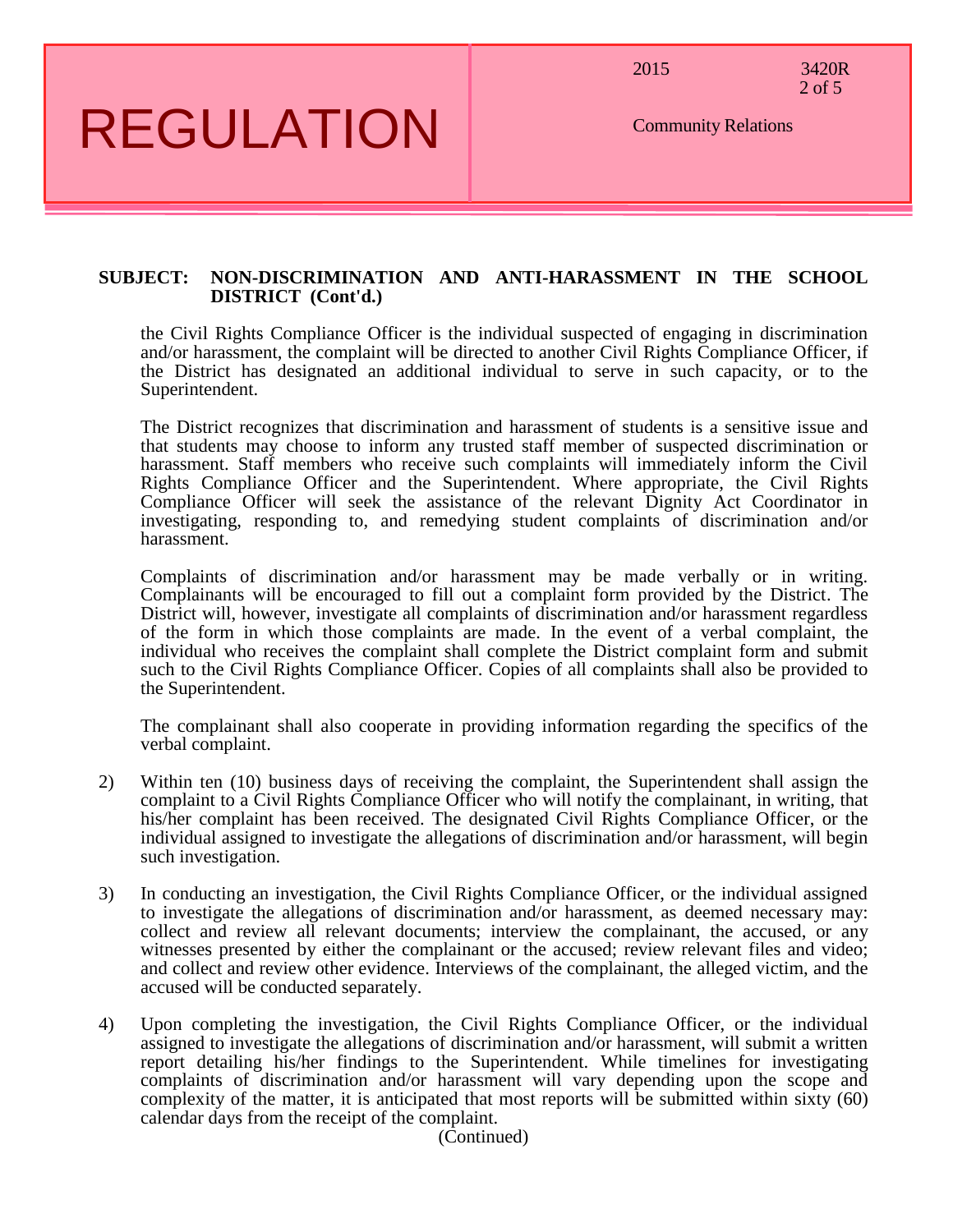2015 3420R

3 of 5

Community Relations

# REGULATION

## **SUBJECT: NON-DISCRIMINATION AND ANTI-HARASSMENT IN THE SCHOOL DISTRICT (Cont'd.)**

- 5) The Civil Rights Compliance Officer, or the individual assigned to investigate the allegations of discrimination and/or harassment, will inform the Superintendent if extenuating circumstances require more than sixty (60) calendar days for the investigation to be completed. Written notification will also be provided to the complainant regarding the need for additional time to conduct the investigation.
- 6) The complainant and the accused will be informed, in writing, of the investigator's finding as to whether or not discrimination and/or harassment occurred.
- 7) In the event that either the complainant or the accused is dissatisfied with the decision of the Compliance Officer, within ten  $(10)$  days of the date of the decision they may file a written appeal to the Superintendent of Schools. Such written appeal must be filed with the District Clerk. Within ten (10) working days of the receipt of the appeal, the Superintendent shall notify the parties of the receipt of the appeal and the applicable review process.
- 8) Upon completing the review, the Superintendent will submit a written decision to the complainant and the accused either denying or rejecting the appeal. While timelines for investigating appeals will vary depending upon the scope and complexity of the matter, it is anticipated that most decisions will be submitted within sixty (60) calendar days from the receipt of the appeal.
- 9) If the Superintendent or the individual assigned to investigate the appeal of the Civil Rights Compliance Officer's decision requires more than sixty (60) calendar days for the review of the appeal to be completed, written notification will be provided to the individual who filed the appeal regarding the need for additional time.
- 10) In the event that either the complainant or the accused is dissatisfied with the decision of the Superintendent, within ten  $(10)$  days of the date of the decision they may file a written appeal to the Board of Education. Such written appeal must be filed with the District Clerk. Within ten (10) working days of the receipt of the appeal, the Board of Education shall notify the parties of the receipt of the appeal and the applicable review process.
- 11) Upon completing the review process, the Board of Education will submit a written decision to the complainant and the accused either denying or rejecting the appeal.
- 12) If the investigation results in a finding that discrimination and/or harassment did occur, the appropriate school official will take prompt corrective action.

The Superintendent will inform the Board of Education of the results of each investigation of discrimination and/or harassment.

The above procedures do not prohibit the District from taking interim steps to prevent discrimination and/or harassment, if necessary.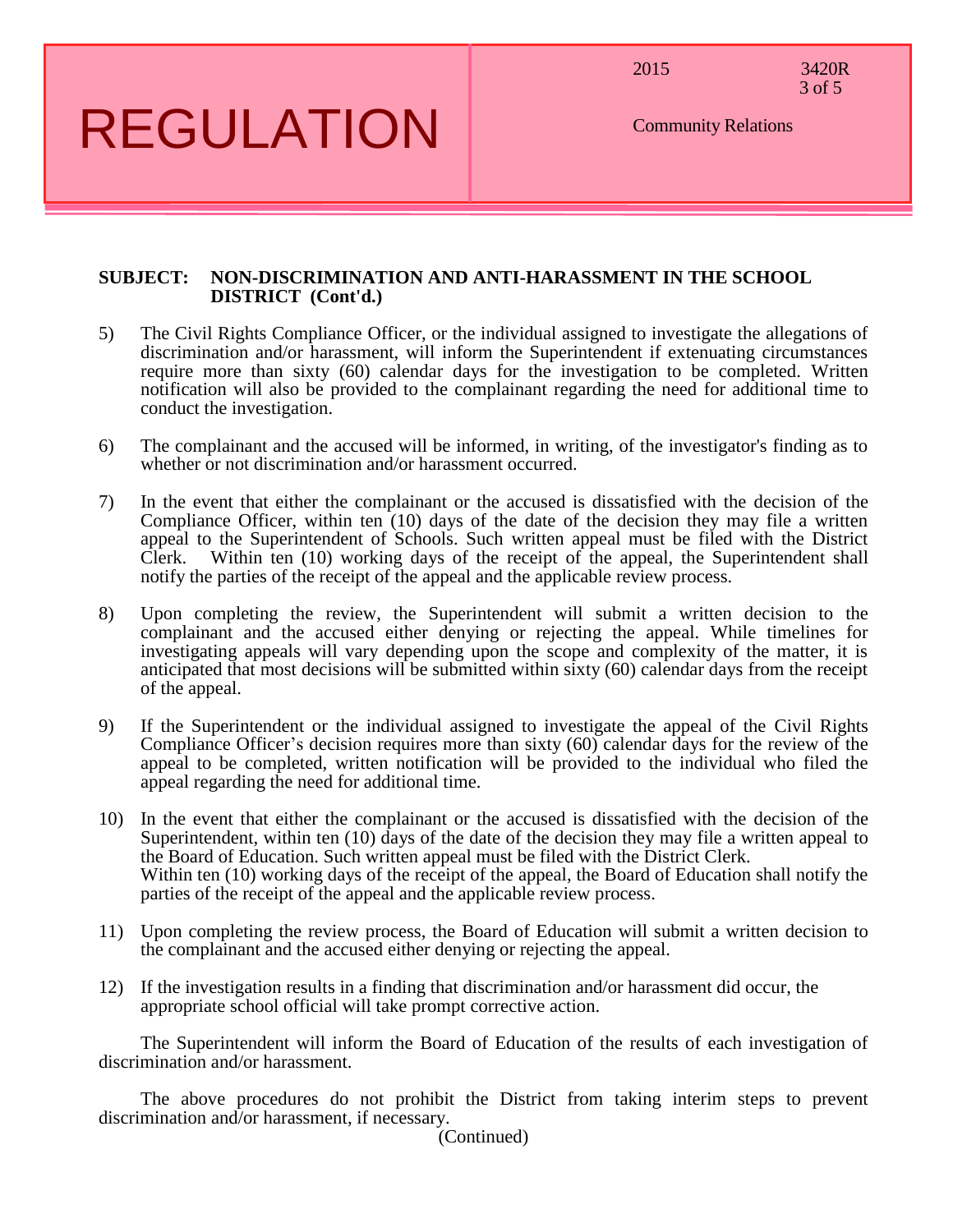2015 3420R

4 of 5

REGULATION

Community Relations

#### **SUBJECT: NON-DISCRIMINATION AND ANTI-HARASSMENT IN THE SCHOOL DISTRICT (Cont'd.)**

Moreover, the filing of a complaint, and/or the rendering of a decision regarding the complaint shall in no way prohibit, prevent or limit an individual from taking legal action in accordance with state and federal law.

#### **Finding That Discrimination and/or Harassment Occurred: Corrective Action**

If the District's investigation reveals that an individual was discriminated against or harassed, immediate corrective action will be taken. Should the offending individual be a school employee, appropriate remedial and/or disciplinary measures will be applied, including but not limited to termination of the offender's employment, in accordance with contractual and legal guidelines. Should the offending individual be a student, appropriate remedial and/or disciplinary measures will be applied, including, but not limited to suspension, in accordance with applicable law, regulation, and the *Code of Conduct*.

Vendors/contractors and other individuals who do business with the District, who have been found to violate the terms of the District's non-discrimination and anti-harassment policy and/or its implementing regulations by engaging in prohibited conduct will be subject to sanctions up to and including loss of District business. School volunteers who are found to have violated District policy and regulation may face loss of volunteer status.

Should the offending individual be a visitor, guest or other third party, any corrective action deemed appropriate will be taken, including, but not limited to expulsion from District premises and/or school activities/events under the control and supervision of the Ellenville Central School District.

#### **Finding That Discrimination and/or Harassment Did Not Occur**

If at any level/stage of investigation of alleged discrimination and/or harassment, a determination is made that discrimination and/or harassment did not occur, the Civil Rights Compliance Officer will so notify the parties involved and the Superintendent.

Any employee or student who makes false or bad faith accusations against another individual as to allegations of discrimination or harassment will face disciplinary action. Examples of bad faith accusations could include, but are not limited to: the volume of complaints filed, filing repeated complaints alleging the same occurrence, failing to cooperate in the investigation, violating basic standards of honesty.

The Superintendent/designee reserves the right to initiate student and staff training to help ensure the school community is committed to preventing and addressing discrimination and/or harassment.

(Continued)